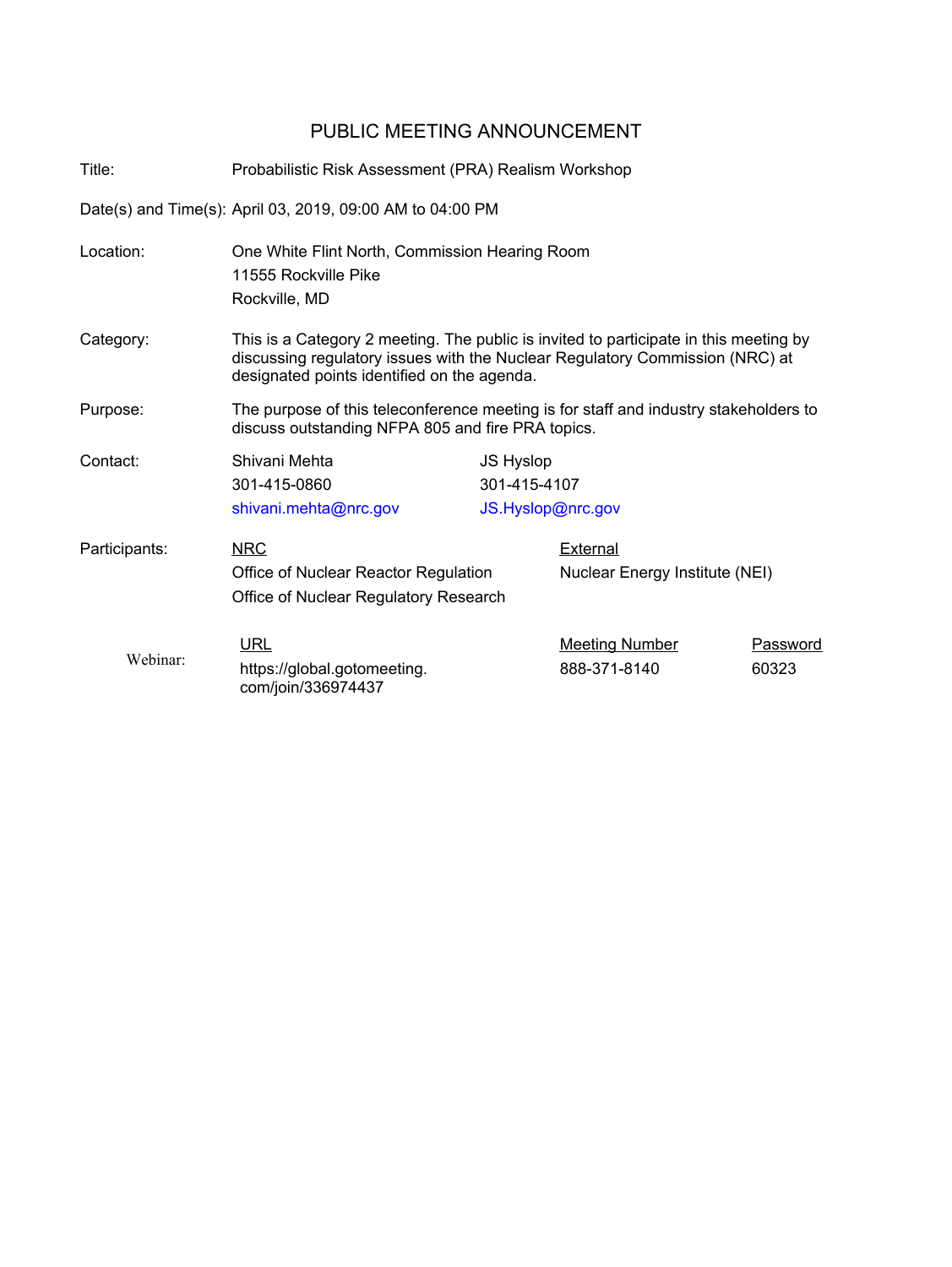## PUBLIC MEETING AGENDA

## Probabilistic Risk Assessment (PRA) Realism Workshop

April 03, 2019, 09:00 AM to 04:00 PM

One White Flint North, Commission Hearing Room 11555 Rockville Pike Rockville, MD

**Time** 

**Topic** 

**Speaker**